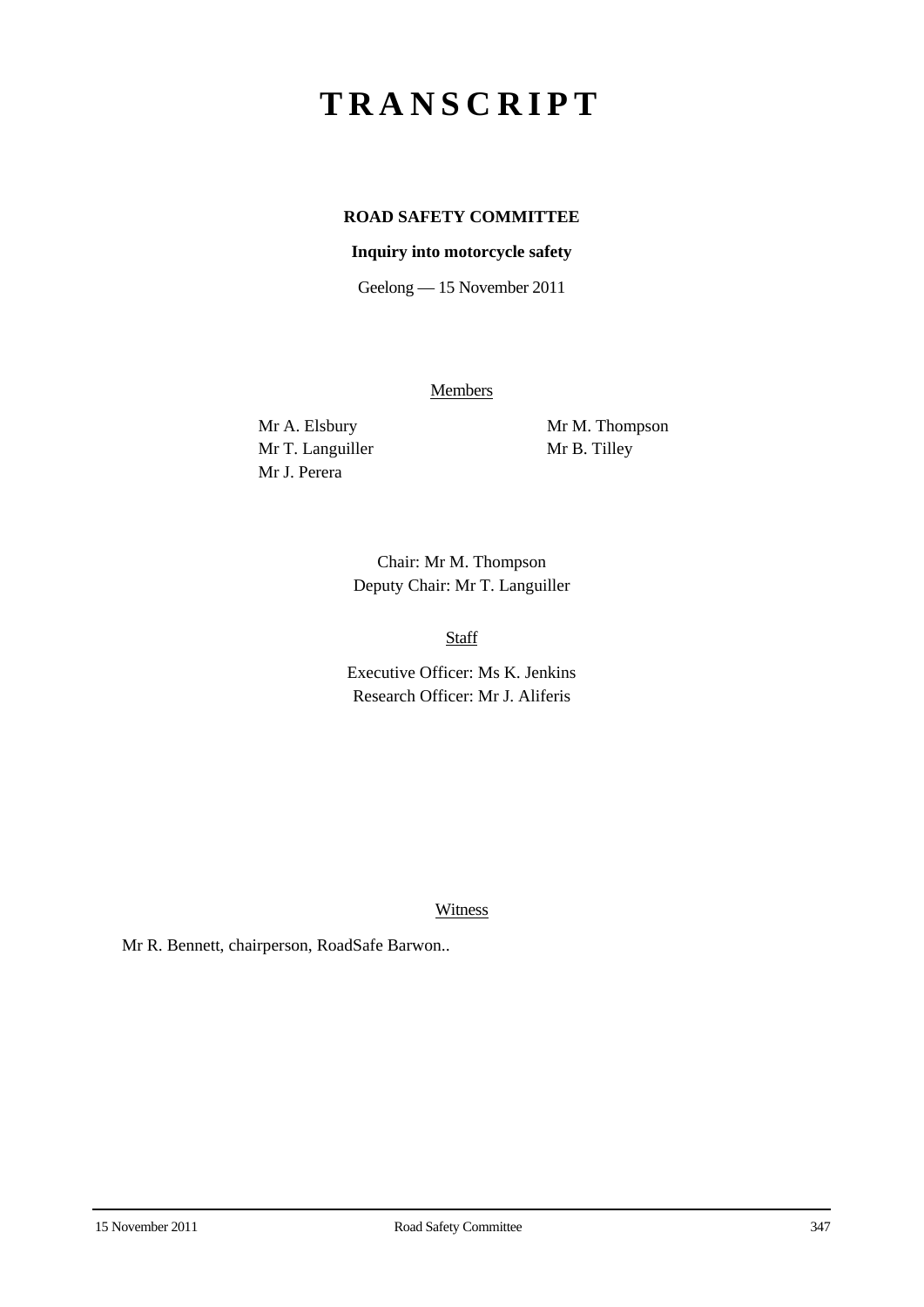**The CHAIR** — I welcome Mr Rod Bennett, the chair of RoadSafe Barwon. By way of general background, Mr Bennett, I advise that the evidence you give will have the benefit of parliamentary privilege. You will receive a transcript of your comments, which we invite you to correct for typos and then return in due course, following which it will be placed upon the Web. We thank you for your time, for your expertise and for the submission you contributed earlier. I suggest that a good way forward would be for you to speak to your submission briefly, the key points you would like to see implemented by way of change, and then we will have a number of questions to ask you. Could you introduce yourself and your role for the benefit of Hansard?

**Mr BENNETT** — My name is Rod Bennett, I am the chairperson of RoadSafe Barwon, which is the local community-based road safety group. Our membership comprises interested community members, and we are actively supported by a number of government agencies and organisations, including municipalities. We made a submission to the inquiry. Our interest is in general road safety, and we try to target road safety behaviour. Road behaviour is where our key programs lie.

We run a number of programs targeting a whole lot of different areas involving motorbikes, including programs on pedestrians, speed and alcohol. Motorbikes feature fairly highly in our local statistics, which I am sure others will have quoted today. We have had 10 fatalities in this area over the last five years and in that time we have been doing a lot of work running targeted programs for motorcyclists. There are a couple of issues that we have identified as a community group that we believe need to be addressed. One is the age profile of people who are riding motorbikes. We are actually finding that there are more and more older riders coming back. They are getting their licences, buying themselves a motorbike and getting back on their bikes. We would like to see the issue of old drivers returning addressed as part of this inquiry.

We see issues with riders' attitudes. There is always a bad egg amongst the bunch and it is those odd few who seem to give everyone a bad reputation. We need to see much-improved standards and a bit more enforcement around appropriate safety and the protective equipment that they are using. Our ability to liaise with the different riders through our group is mixed. We have a lot of success liaising with the HOGs, the Harley owners groups and the Ulysses motorbike groups. They are well regulated and well formulated within themselves and they are very proactive in terms of safety and responsibility. It is the ones that we do not catch, as part of that net if you like, that we seem to be having the bigger issues with.

One of the issues that we believe might need to be reviewed is the process of licence endorsement for a motorbike in terms of it being an automatic renewal. There might be some form of competency test perhaps that should be sat every 10 years, especially targeting the older, returning drivers. The other part of that deals with the ability of police to capture motorcyclists when they are breaking the law and there has been an ongoing push for registration plates on the front of motorbikes so they can be identified from in front. Usually riders are disappearing into the distance when the police are trying to catch them from behind. Those are probably the key points in our submission that we would like the inquiry to consider.

**The CHAIR** — Thank you very much. The committee understands that you provide subsidised training. Can you provide more details of this to the committee?

**Mr BENNETT** — Up until this year we were running two sessions of the Honda Australia Rider Training sessions down at Anglesea. They were very expensive to run and we were subsidising those sessions. With the new VicRoads alliance, funding for that has been withdrawn. The programs are very effective. They are a day-long training course which puts the motorbike riders through a series of challenges and basically teaches them to ride safely. It is an expensive one-day course and the ability to reach large numbers of people is not really there. The course numbers are limited to about 22 or 23. We were not getting a return on our investment, if you like, for the cost of putting that day on and the courses were generally taken up mainly by members of either the Harley Owners Group or Ulysses, those formalised motorcycle groups. It was very rare to see an individual or an external person participating in one of these courses. So we are not running them anymore, unfortunately, because our funding has been withdrawn.

**The CHAIR** — To clarify that, what was the source of your funding?

**Mr BENNETT** — It had previously been through VicRoads. We were funded through VicRoads up until 1 July this year. There is a road safety alliance which is charged with funding all of the community road safety groups across Victoria. We put in a submission for about \$20 000 and that was knocked back. They said no, as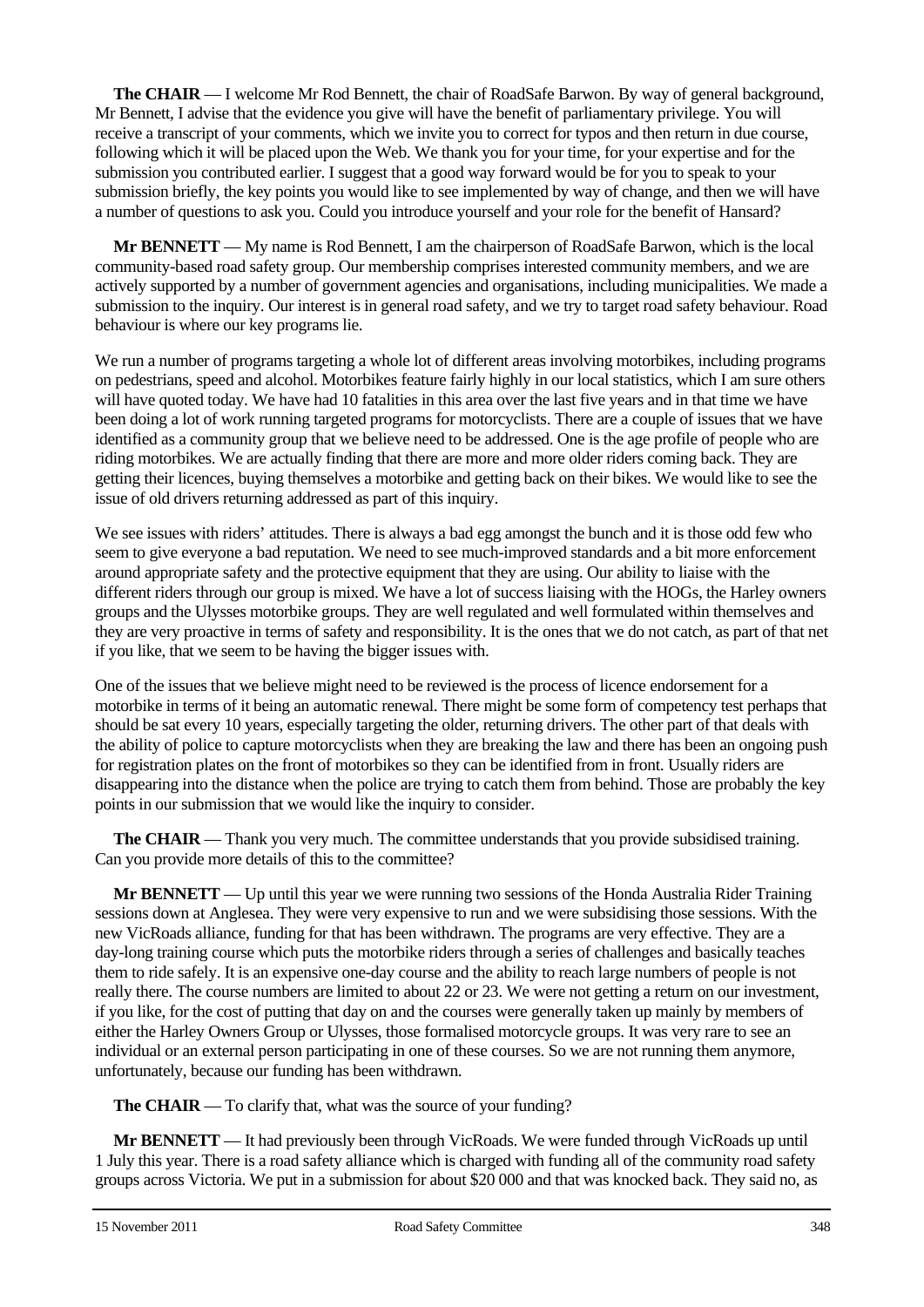there were current investigations into the successful rates, if you like, of the training and the benefits that it provides. They withdrew the funding. We have funding to run some other initiatives which we are running this year, but they will not include the rider training.

**Mr LANGUILLER** — Which ones?

**Mr BENNETT** — We will be running a number of sessions for local municipalities targeting road maintenance activities to try and make the road maintenance activities user-friendly. We will be running some roadside trauma awareness training so that motorcyclists have the ability to provide appropriate first aid and to deal with those kinds of issues, whether they are involved in an accident or come across an accident or are in a group of which one member has an accident. That program is being developed at the moment. We will be promoting more use of protective equipment and better quality protective equipment because it is very expensive. That is probably about it for this year.

**Mr TILLEY** — You just mentioned the HART course. What is the cost per trainee?

**Mr BENNETT** — It is around about \$800, or somewhere around that, per person per day. It was generally subsidised by one of the local municipalities. We would make a co-contribution and the riders would pay a particular contribution themselves to make up the difference for the day.

**Mr TILLEY** — Was there any money coming from TAC or from the safety levy?

**Mr BENNETT** — Our money indirectly comes from TAC. The VMAC money has stepped in a little bit and a lot of the TAC money as such is being redirected. We do not see any of the \$50 premium that is paid to TAC.

**Mr LANGUILLER** — Thank you for your submission. In terms of your committee and other committees, I understand that you have road users represented, but do you specifically have a motorcyclist represented?

**Mr BENNETT** — We have representatives from the Harley Owners Group and the Ulysses group. They are local members. They are not formal. I do not know whether they are endorsed representatives, but they are definitely local members.

**Mr LANGUILLER** — Your submission states that the motorcycle safety levy is ineffective in improving safety for motorcyclists. Can you elaborate further on that?

**Mr BENNETT** — These were some of the comments that we have received back from motorcyclists and that is how it is perceived. They posed the question: we are paying this money and we do not mind paying the money, but what benefit are we getting from it? There does not seem to be any great promotion of any activities that are being done. Our understanding is that a lot of that money has been pooled and has not been spent yet. All of that money is coordinated through VMAC. They are the comments that are coming back to us. The promotion that we have seen locally is generally on project signs where it might be a typical state government project sign and will have at the bottom, 'Funded by your motorcycle levy', but we do not see many of those.

**Mr TILLEY** — Firstly, can we talk about motorcycles? Do you hold a current motorcycle licence?

**Mr BENNETT** — No, I have never ridden a motorcycle in my life.

**Mr TILLEY** — The question I want to discuss with you is specifically about protective clothing and it is a two-part question. Is there anything in particular that RoadSafe Barwon specifically recommends — and I wanted to hear your own view as well — to encourage people to wear protective clothing? The other part is: would you support mandating protective clothing?

**Mr BENNETT** — I understand from talking with our motorbike subcommittee that they believe road safety equipment should be mandated and that there should be a minimum of gloves, footwear and leather trousers as well as a jacket. They recognise that they are very expensive items to buy, but there are new products coming out on the market all the time which are becoming tougher and tougher. Certainly part of our program this year is to try and fund awareness campaigns for improved protective equipment. In our situation they will be run locally. We are not a statewide organisation.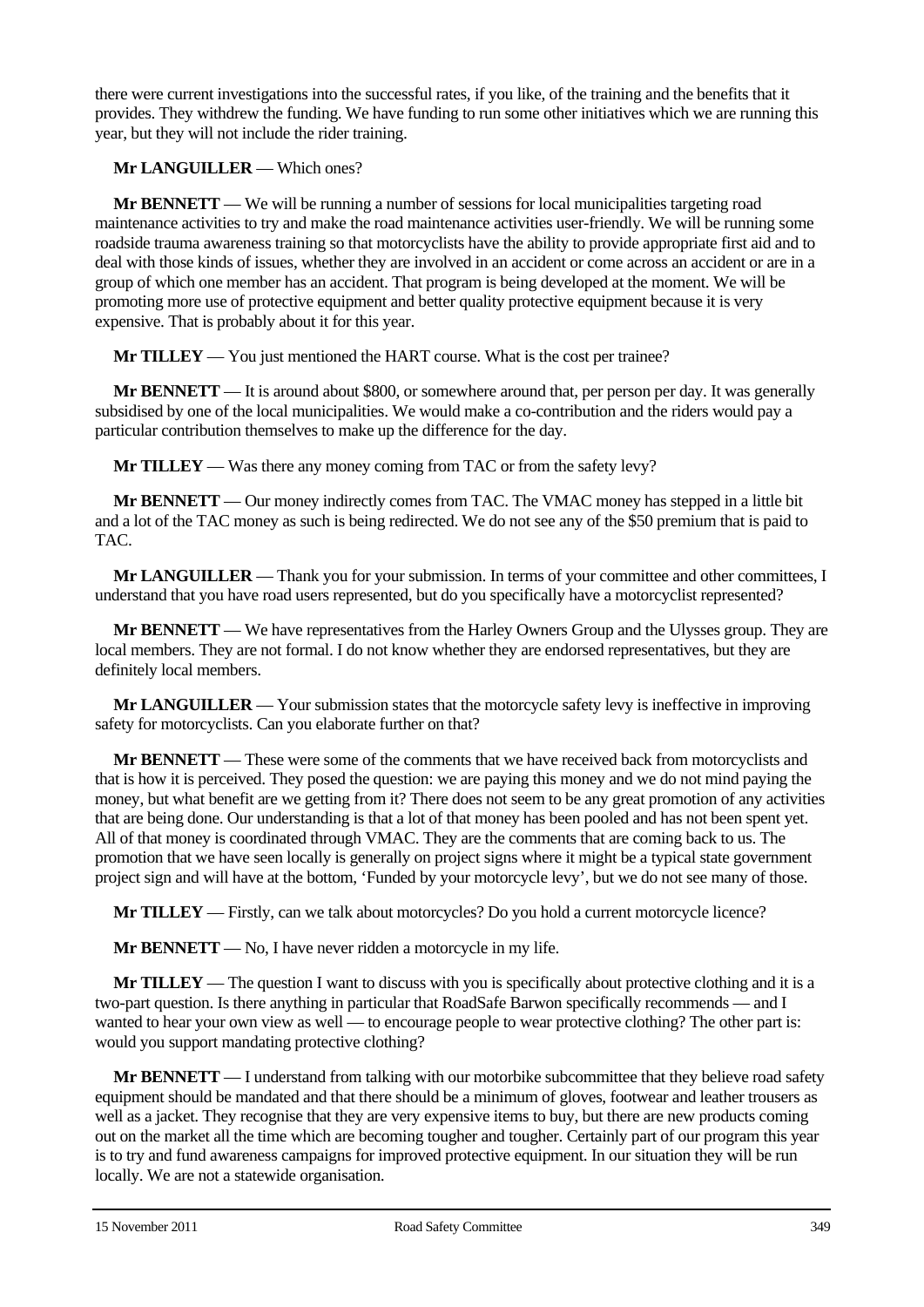**Mr TILLEY** — So that is RoadSafe Barwon's view

**Mr BENNETT** — Correct; yes.

**Mr TILLEY** — Have you got a personal view? As a community member you see a lot of motorcycles on the road.

**Mr BENNETT** — My personal view is that, through years in the fire brigade, I have seen lots of skin and bare bones. There are a whole lot of issues that go with that. It is easy to say, 'Yes, it is a good idea; you have to wear safety equipment', but it has to be rider friendly and it has to be comfortable to wear. You could have an hour or many hours in the seat. My personal view is yes, it should be worn and it should be mandated, but I am not a rider who is going to have to put up with whatever products are available on the market.

**Mr PERERA** — Can you outline to the committee any specific motorcycle safety initiatives currently being undertaken in your area?

**Mr BENNETT** — We have these ones that we have planned, which are things that are happening at the moment. Part of what we are trying to do is establish a database of motorcycle riders who are not attached to clubs. As I indicated earlier, it is very easy for us to contact riders who are members of formal clubs. The difficulty is in contacting or getting in touch with people who are not. We have run a number of seminars down here and we are slowly gathering names on a database. There are privacy issues obviously through VicRoads. For people who are licensed or registered owners of motorbikes, we will not have access to that data. We are trying to develop a database of localised contacts.

Unfortunately I missed part of the police presentation, but they also run what they call blitzes down the Great Ocean Road, where they stop every motorcyclist and hand out leaflets and flyers on safety on the Great Ocean Road. We publish them and the police hand them out on the day, along with general safety-type information. They are some of the initiatives. We have an ongoing commitment through our group to continue to run those programs, which is what I spoke about.

**Mr ELSBURY** — Does your organisation have much exposure to off-road riders?

**Mr BENNETT** — We do not have a lot mainly through our municipal representatives. One of our members, who unfortunately became ill and had to leave the group, was involved with VMAC, and I understand that a lot of work has been done by Parks Victoria with the local Otway Trail Riders group to develop formalised trails through the Otways. There is a lot of work being done in the background. Locally we have lost our motorcycle tracks which were at Breakwater. There was another one, but I am not sure where. They were off-road tracks. The issue was with McAdam Park out at Barrabool. There are a whole lot of issues going on in the background there and a whole lot of dealings which we are not privy to. We hear whispers, but I do not know the details.

**Mr ELSBURY** — From my knowledge of that particular issue I would keep right out of it if I were you. I am glad I am a member of a metropolitan seat.

**Mr BENNETT** — It is very contentious down there. We are a little bit restricted in our ability to access all riders because of our affiliations.

**Mr ELSBURY** — Out of the overall funding that you have for road safety, how much proportionately do you spend on motorcyclists?

**Mr BENNETT** — This year, for this 12-month period, we have spent \$14 000 out of \$45 000, so whatever percentage that is — approximately 30 per cent.

**The CHAIR** — This may traverse some of your earlier comments, but what would you like to see as being the specific outcomes of our inquiry?

**Mr BENNETT** — Pretty much what I put in my written submission. We believe the automatic renewal of a motorcycle endorsement should not be given. I have a heavy bus and heavy truck licence, which I got 30 years ago, and I have not driven one since. It is no different for a motorcyclist who is returning to the road to me getting out there and driving a bus full of people or a fully loaded semitrailer. It is a completely different kettle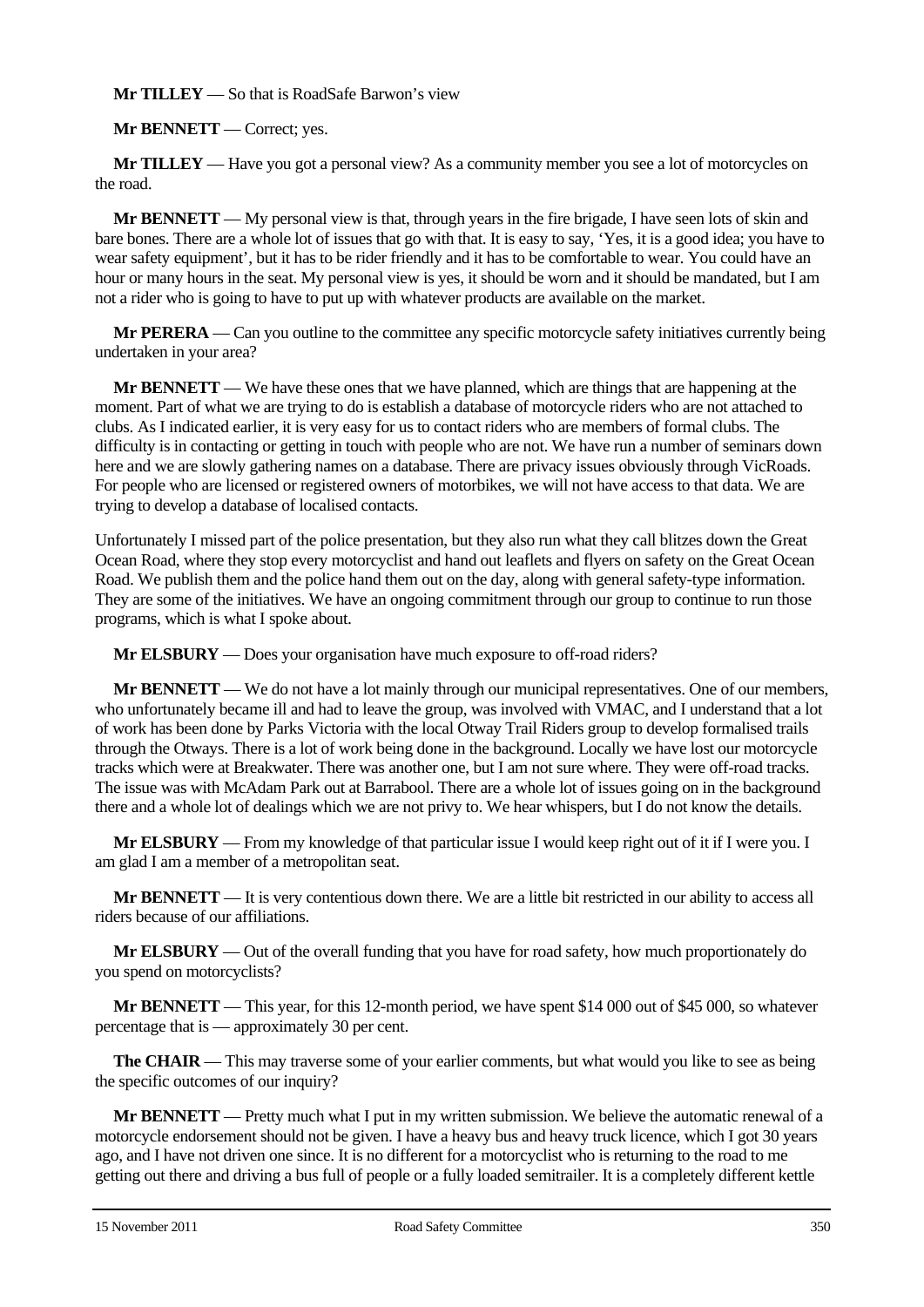of fish. We really believe that should be something that the inquiry at least considers and that that flows on to other areas of general road licensing.

The current state government policy is to make the road network road safe or road friendly, whatever you want to call it. I know that over \$15 million has been spent on the Great Ocean Road specifically targeting motorcycle safety. That is one road. There is no way you can afford to make every road in Victoria totally motorbike friendly or safe, so you have to start targeting things like riders attitudes, but certainly I think the protective clothing issue is important because riders are so vulnerable. They are basically riding a missile and have no protection around them at all.

**Mr LANGUILLER** — In your submission you indicated that the current level of penalties does not change behaviour.

**Mr BENNETT** — Yes.

**Mr LANGUILLER** — Can you elaborate further? What sorts of penalties are you thinking about?

**Mr BENNETT** — I have heard some stories about people changing their registration numbers with little stickers and then roaring up the Melbourne Road at 180 clicks and laughing at the cameras. The attitude is  $wrong$  — —

**Mr LANGUILLER** — Is that a majority or a minority?

**Mr BENNETT** — No, it is a minority. That is certainly not the majority. But you hear — —

**The CHAIR** — Are you happy to name names?

**Mr BENNETT** — No, thank you.

**Mr LANGUILLER** — Give us one!

**Mr BENNETT** — That is all right. It is like a whole lot of issues we see through RoadSafe with penalties. It does not really matter whether they are motorcyclists, pedestrians or car drivers. They are just not severe enough for people to start getting the message. Everyone complains about speed cameras. If they did not speed, they would not get caught. It not an issue. It is just the media hyping things up and feeding this community perception that it is not right. The penalties are there for a reason. They need to get the message over. They are not feeling the impact of that message. People just pay the fine and go, 'Well, we will get another one next time'.

**Mr LANGUILLER** — You are not talking about taking licences away?

**Mr BENNETT** — No, I do not think so.

**Mr LANGUILLER** — Are you talking about fines?

**Mr BENNETT** — I think more financial penalties, yes. I am not yet talking about taking licences away at this stage. Certainly there is always going to be that bad element with motorcycle riders, as there will be with pushbike riders and pedestrians. It is trying to capture that bad element. There are certain instances where the hoon legislation needs to be expanded to possibly have vehicles confiscated. It just does not go quite far enough at the moment.

**Mr LANGUILLER** — I think we do, don't we? About 48 hours.

**Mr ELSBURY** — Yes.

**Mr BENNETT** — They can at the moment and I know the police have been slowly increasing it, but certainly I believe the effectiveness of that penalty needs to be reviewed.

**Mr ELSBURY** — Just on the comment you made about the spend on the Great Ocean Road in relation to motorcycle safety, considering it is a tourist route and it is being utilised quite a lot by motorcyclists, would you not think that would be an adequate spend for that particular road?